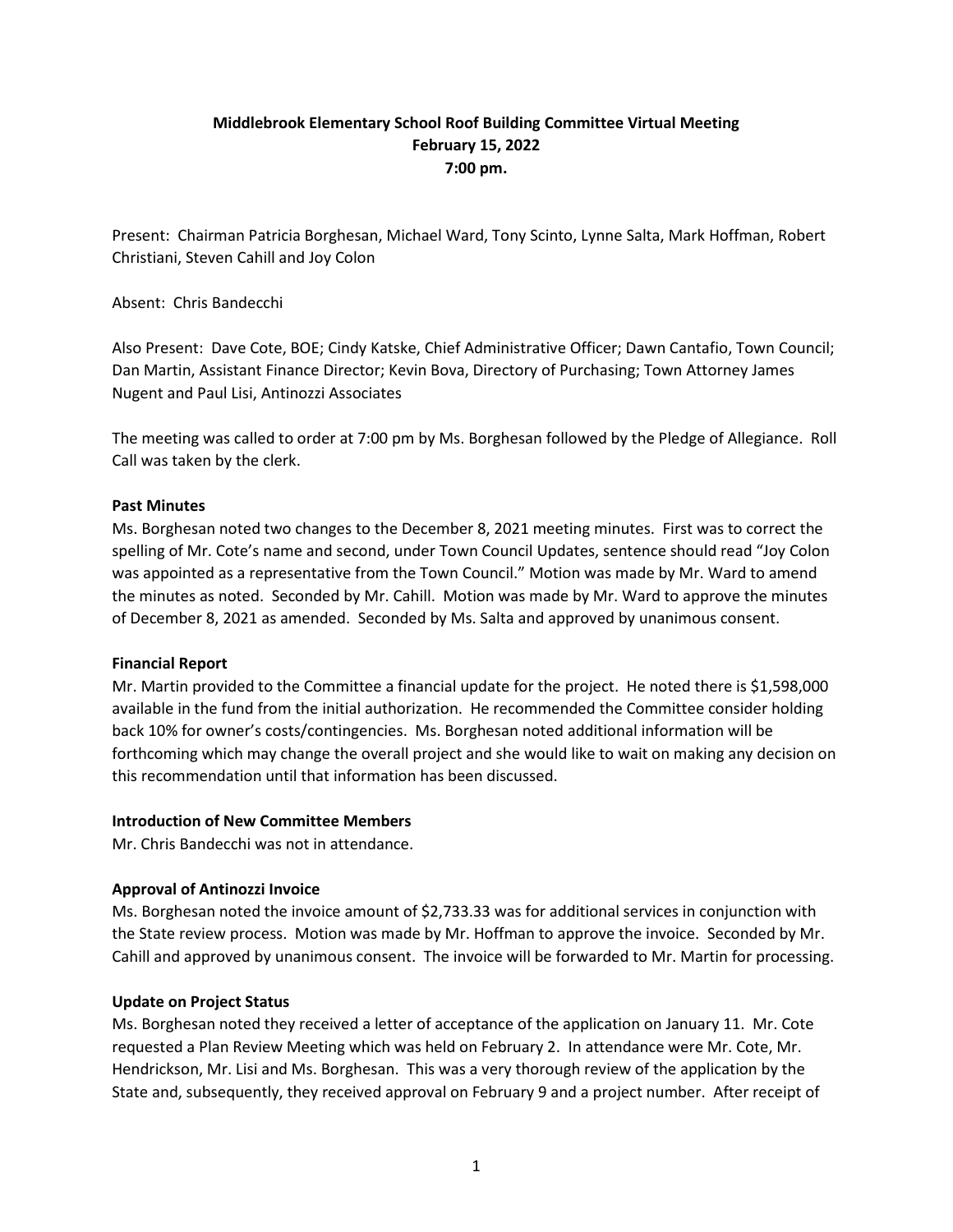the approval letter, they have two years to complete the project. If the costs for the project comes in over 10% of the amount originally budgeted and approved by the State, they will need to submit a new budget to the State to continue. Mr. Cote spoke on the review done at the meeting and noted minor revisions, as suggested, were submitted prior to receiving approval.

Discussion was held regarding the availability of materials and the timing of placing the project out to bid. Mr. Lisi noted everything is ready to go out to bid but the Town and Committee needs to make a decision as to when this is done. The State is very concerned about the cost of doing such a project at this time and there is a concern about delay of materials. The project may need to be delayed another year. Three suggestions were made:

- 1. Put it out to bid from a timing and budget point of view
- 2. Put it out to bid for next year and hope the prices go down, perhaps bid in the summer or fall
- 3. Put it out to bid and, if the prices come in over budget, perhaps the Town could make up the difference

Question was posed if the State would deny the project should the costs come in over the 10% window. It was reiterated the Committee would need to resubmit a budget to the State. The Town cannot cover the overage due to the audit function of the State.

Mr. Scinto shared his concern about not putting the project out to bid and suggested the Committee move forward with the bid and see what it brings.

Ms. Colon questioned if a statement could be put into the bid, considering COVID implications, requesting a reduction of price should the prices be reduced when the actual project begins. Mr. Bova noted this would not be something they would do and explained the bid process. He felt there was not an issue with roofing materials as other town projects have not had a problem and was confident in going out to bid at this time. Mr. Bova briefly described how CHRO works noting that 25% of the project is awarded to small businesses and 25% of that percentage goes to minority or diversified businesses.

After further discussion by those present, it was agreed to move forward with the project. Ms. Borghesan entertained a motion to request the Town Purchasing Department to issue a request for bids for the school roof project. Motion was made by Ms. Salta to have the Town put out the bid for the new roof on Middlebrooks School. Seconded by Mr. Ward and approved by unanimous consent.

## **Scope of Work for the Committee Going Forward**

Mr. Bova discussed the timing for the bid process noting he would get information from Mr. Cote and Mr. Lisi to be included in the bid package. Bid will be put out and a pre-bid meeting will be held. Bids should be back in three weeks. Mr. Bova, Mr. Lisi and Mr. Cote will conduct a scope review of the bids and make recommendations. The bids will be given to the Committee for evaluation and a meeting will be scheduled for discussion. Award could be made the first week in April. Last day of school was discussed. Mr. Lisi was confident they could begin the project at that time if all goes according to schedule. It was felt they would have substantial completion before students return to school in the fall.

Mr. Lisi recommended, because of the tight schedule, that the bid return be in two weeks. It was agreed to send the bids out this week with a pre-bid meeting next Tuesday and bid submission on March 9. Four to ten bids are expected to be received. Purchasing is familiar with most of the contractors that would submit bids.